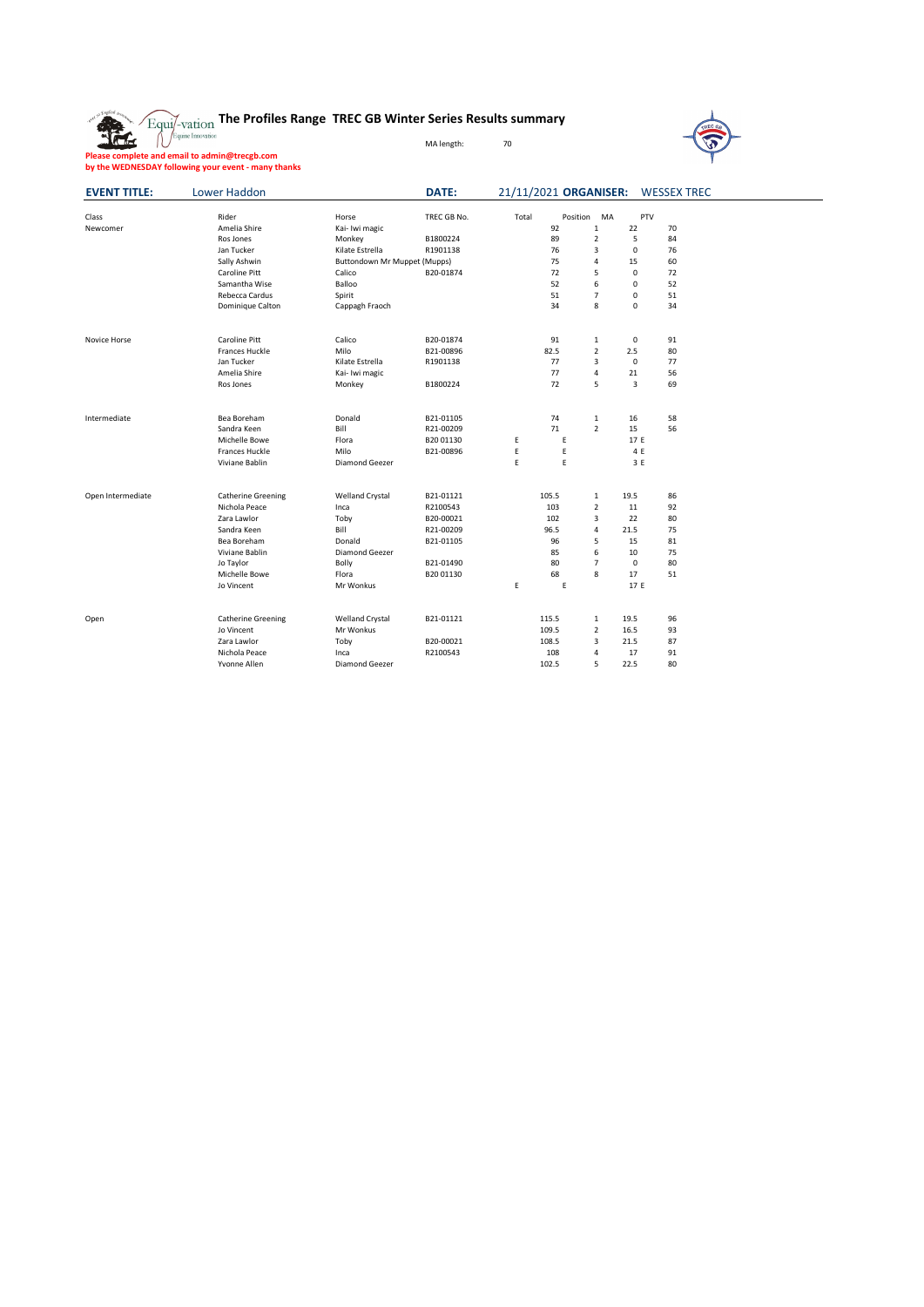| only so English tronn | Equi/-vation<br>Equine Innovation | The Profiles Range TREC GB Winter Series Class summary |              |                                  |                |                       |             |                |           |                                             |                     |        |      |           | REC GA                             |                     |
|-----------------------|-----------------------------------|--------------------------------------------------------|--------------|----------------------------------|----------------|-----------------------|-------------|----------------|-----------|---------------------------------------------|---------------------|--------|------|-----------|------------------------------------|---------------------|
| <b>EVENT TITLE:</b>   | Lower Haddon                      |                                                        | <b>DATE:</b> |                                  |                | 21/11/2021 ORGANISER: |             |                |           | <b>WESSEX TREC</b>                          |                     |        |      |           |                                    |                     |
| <b>Class:</b>         | <b>Newcomer</b>                   |                                                        |              |                                  |                |                       |             |                |           |                                             |                     |        |      |           |                                    |                     |
| <b>RIDER</b>          | <b>TREC GB NO</b>                 | Water crossing<br>HORSE (very important)               | Rein back    | Immobility (ridden)<br>Carry nag |                | LED jump              | LED S. bend | Mount nearsing | Neck rein | Deductions for circling<br>Kinhanear steeps | PTV<br><b>TOTAL</b> | CANTER | WALK | <b>MA</b> | <b>GRAND</b><br><b>TOTAL TOTAL</b> | $\sqrt{\mathsf{c}}$ |
| Amelia Shire          |                                   | Kai- Iwi magic                                         |              |                                  |                | 10                    |             |                | 10        |                                             | 70                  | 15     |      | 22        | 92                                 |                     |
| Ros Jones             | B1800224                          | Monkey                                                 |              | 10                               | 10             | 10                    |             |                |           |                                             | 84                  |        |      |           | 89                                 |                     |
| Jan Tucker            | R1901138                          | Kilate Estrella                                        | 10           | 10                               |                | 10                    |             |                |           | 10                                          | 76                  |        |      |           | 76                                 |                     |
| Sally Ashwin          |                                   | <b>Buttondown Mr Muppet (Mupps)</b>                    | 10           |                                  | $\Omega$       | 10                    |             |                |           |                                             | 60                  | 15     |      |           | 75                                 |                     |
| Caroline Pitt         | B20-01874                         | Calico                                                 | 10           |                                  |                | 10                    | 10          |                | 10        |                                             | 72                  |        |      |           | 72                                 |                     |
| Samantha Wise         |                                   | Balloo                                                 | 10           | 10                               | $\Omega$       |                       | 10          |                |           |                                             | 52                  |        |      |           | 52                                 |                     |
| Rebecca Cardus        |                                   | Spirit                                                 |              | 10                               | $\mathbf 0$    | 10                    |             |                |           |                                             | 51                  |        |      |           | 51                                 |                     |
| Dominique Calton      |                                   | Cappagh Fraoch                                         | 10           |                                  | $\overline{0}$ | $\Omega$              | 10          |                |           |                                             | 34                  |        |      |           | 34                                 |                     |
|                       |                                   |                                                        |              |                                  |                |                       |             |                |           |                                             |                     |        |      |           |                                    |                     |



| <b>PTV</b>   | CANTER |      | <b>MA</b>    | <b>GRAND</b> |   | POSTTO' |
|--------------|--------|------|--------------|--------------|---|---------|
| <b>TOTAL</b> |        | WALA | <b>TOTAL</b> | <b>TOTAL</b> |   |         |
| 70           | 15     | 7    | 22           | 92           | 1 |         |
| 84           | 0      | 5    | 5            | 89           | 2 |         |
| 76           | 0      | 0    | 0            | 76           | 3 |         |
| 60           | 15     | 0    | 15           | 75           | 4 |         |
| 72           | 0      | 0    | 0            | 72           | 5 |         |
| 52           | 0      | 0    | 0            | 52           | 6 |         |
| 51           | 0      | 0    | 0            | 51           | 7 |         |
| 34           | 0      | 0    | 0            | 34           | 8 |         |
|              |        |      |              |              |   |         |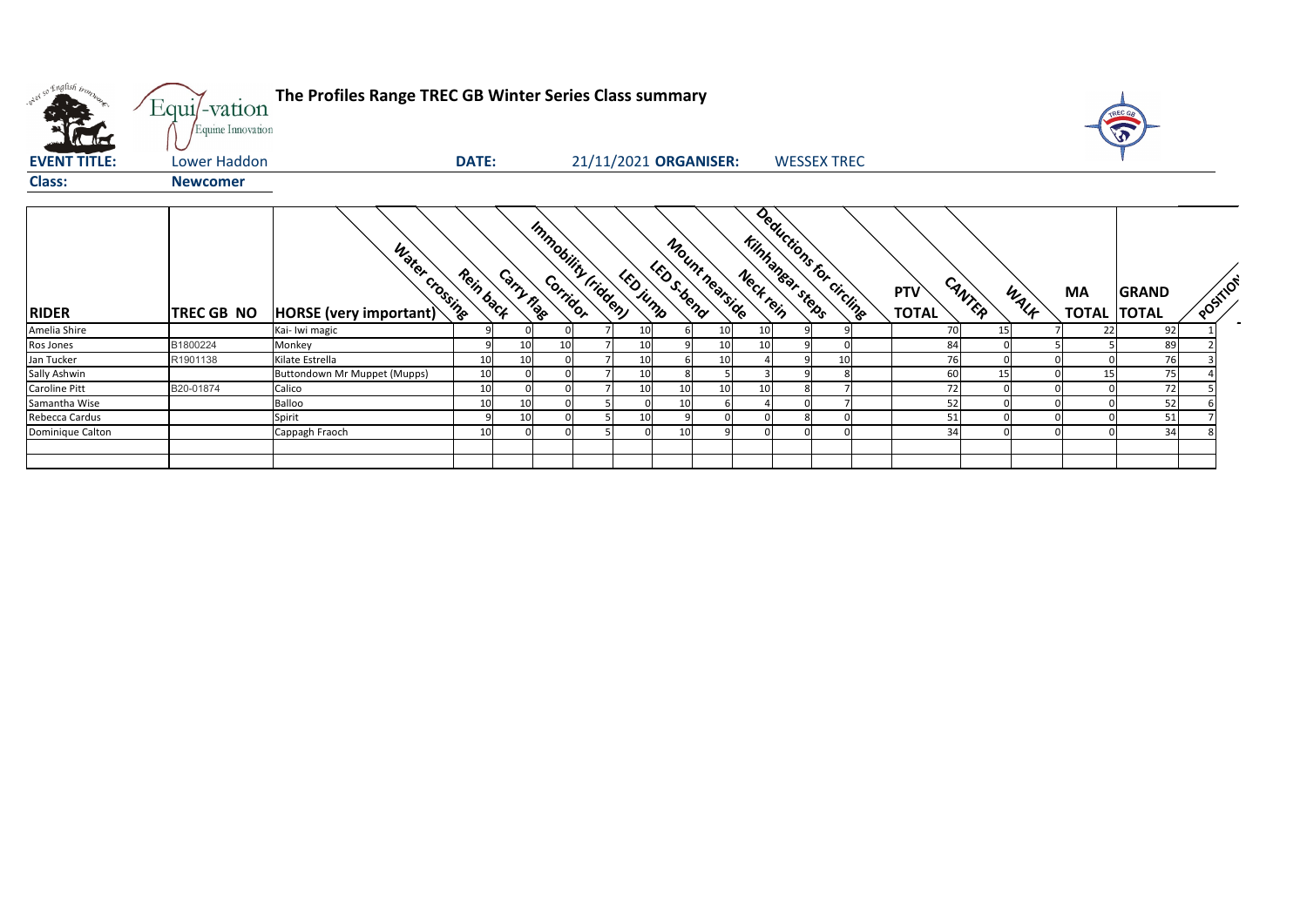

| orel so English trong | Equi/-vation<br>Equine Innovation | The Profiles Range TREC GB Winter Series Class summary |                              |                     |             |                       |    |                                             |                         |    |                            |        |      |                           | TREC GE                      |                            |
|-----------------------|-----------------------------------|--------------------------------------------------------|------------------------------|---------------------|-------------|-----------------------|----|---------------------------------------------|-------------------------|----|----------------------------|--------|------|---------------------------|------------------------------|----------------------------|
| <b>EVENT TITLE:</b>   | <b>Lower Haddon</b>               |                                                        | <b>DATE:</b>                 |                     |             | 21/11/2021 ORGANISER: |    |                                             | <b>WESSEX TREC</b>      |    |                            |        |      |                           |                              |                            |
| <b>Class:</b>         | <b>Novice Horse</b>               |                                                        |                              |                     |             |                       |    |                                             |                         |    |                            |        |      |                           |                              |                            |
| <b>RIDER</b>          | TREC GB NO                        | Water crossing<br>$ HORSE$ (very important)            | Kinhanear steps<br>Teat drop | <b>LED Corridor</b> | LED S. bend | Mount nearside        |    | Immobility (ridden)<br>Low branches<br>Jump | Deductions for circling |    | <b>PTV</b><br><b>TOTAL</b> | CANTER | WALK | <b>MA</b><br><b>TOTAL</b> | <b>GRAND</b><br><b>TOTAL</b> | $\mathcal{S}_{\mathbf{S}}$ |
| <b>Caroline Pitt</b>  | B20-01874                         | Calico                                                 | 10                           | 10                  |             | 10                    | 10 | 10                                          | 10                      | 10 | 91                         |        |      |                           | 91                           |                            |
| <b>Frances Huckle</b> | B21-00896                         | Milo                                                   |                              |                     |             | 10                    | 10 | 10                                          | 10                      | 10 |                            | 80     | 2.5  | 2.5                       | 82.5                         |                            |
| Jan Tucker            | R1901138                          | Kilate Estrella                                        | 10                           |                     | 10          | 10                    | 10 | 10                                          | 10                      |    |                            | 77     |      |                           | 77                           |                            |
| Amelia Shire          |                                   | Kai- Iwi magic                                         | 10                           |                     |             | 10                    |    |                                             | 10                      |    |                            | 56     | 15   | 21                        | 77                           |                            |
| Ros Jones             | B1800224                          | Monkey                                                 | 10                           |                     | 10          | 10                    |    |                                             | 10                      |    |                            | 69     |      |                           | 72                           |                            |
| Samantha Wise         |                                   | <b>Balloo</b>                                          | $\Omega$                     |                     |             |                       |    |                                             |                         |    |                            |        |      |                           |                              |                            |
|                       |                                   |                                                        |                              |                     |             |                       |    |                                             |                         |    |                            |        |      |                           |                              |                            |

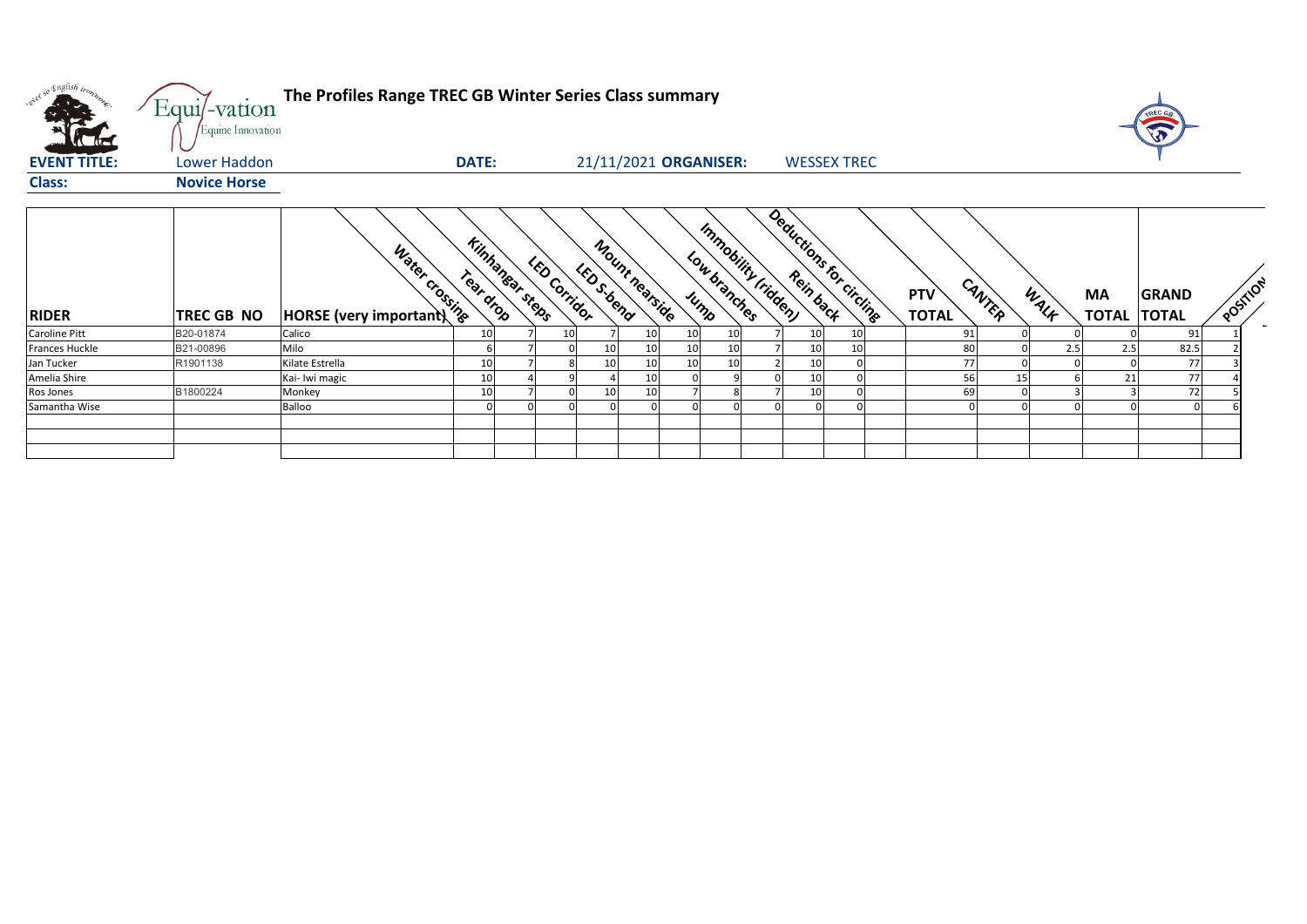| orel so English trong<br><b>EVENT TITLE:</b> | Equi/-vation<br>Equine Innovation<br>Lower Haddon | The Profiles Range TREC GB Winter Series Class summary                                                           | <b>DATE:</b>  |        | 21/11/2021 ORGANISER: |              |           |           | <b>WESSEX TREC</b>                         |  |                            |        |      |           |     | <b>SP</b>                          |                            |
|----------------------------------------------|---------------------------------------------------|------------------------------------------------------------------------------------------------------------------|---------------|--------|-----------------------|--------------|-----------|-----------|--------------------------------------------|--|----------------------------|--------|------|-----------|-----|------------------------------------|----------------------------|
| <b>Class:</b>                                | <b>Intermediate</b>                               |                                                                                                                  |               |        |                       |              |           |           |                                            |  |                            |        |      |           |     |                                    |                            |
|                                              |                                                   |                                                                                                                  |               |        |                       |              |           |           |                                            |  |                            |        |      |           |     |                                    |                            |
| <b>RIDER</b>                                 | TREC GB NO                                        | Arena inmobility IIn Handy<br><b>EXAMILY TO POINTLY TO POINTLY THE SOLUTION OF THE REAL PROPERTY OF PROPERTY</b> | Mount offside | S.bend | Water Crossing        | Low branches | Neck rein | Teat drop | Deductions for circling<br>Kinhanear steps |  | <b>PTV</b><br><b>TOTAL</b> | CANTER | WALK | <b>MA</b> |     | <b>GRAND</b><br><b>TOTAL TOTAL</b> | $\mathcal{S}_{\mathbf{Q}}$ |
| Bea Boreham                                  | B21-01105                                         | Donald                                                                                                           |               |        |                       |              |           |           |                                            |  |                            | 58     | 10.5 | 5.5       |     | 74                                 |                            |
| Sandra Keen                                  | R21-00209                                         | Bill                                                                                                             |               |        | 10                    |              |           |           |                                            |  |                            | 56     |      | 15        | 15  | 71                                 |                            |
| Michelle Bowe                                | B20 01130                                         | Flora                                                                                                            |               |        |                       |              |           |           |                                            |  |                            |        | 15   |           | 17E |                                    |                            |
| Frances Huckle                               | B21-00896                                         | Milo                                                                                                             |               |        |                       |              |           |           |                                            |  |                            |        |      |           |     |                                    |                            |
| Viviane Bablin                               |                                                   | <b>Diamond Geezer</b>                                                                                            |               |        |                       |              |           |           |                                            |  |                            |        |      |           |     |                                    |                            |



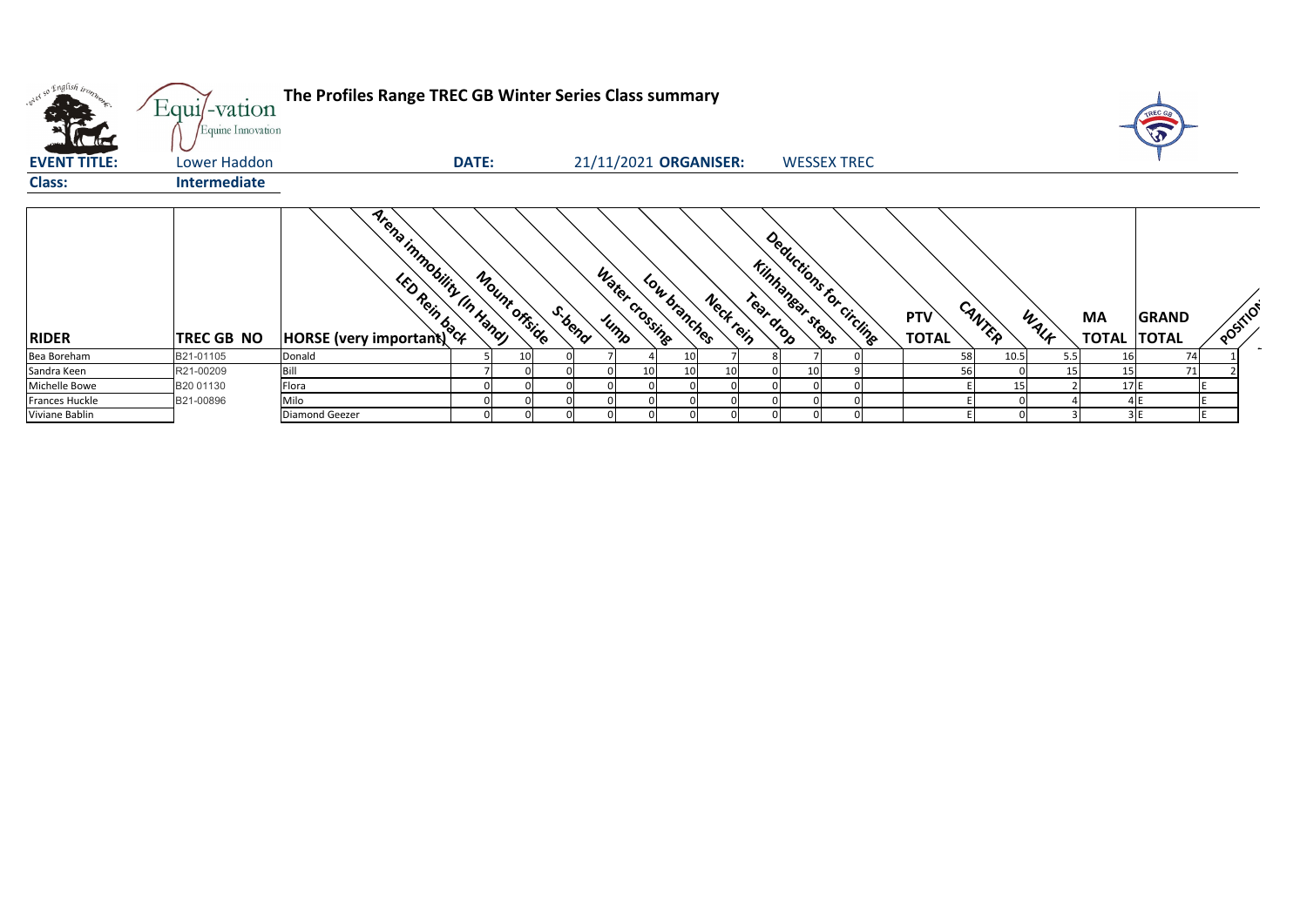

| oner so English tronn     | Equi/-vation<br>Equine Innovation | The Profiles Range TREC GB Winter Series Class summary                                                                                                                                                                         |                 |                 |                |                 |                |                       |    |           |                                             |   |                            |        |     |      |                           |                              |                            |
|---------------------------|-----------------------------------|--------------------------------------------------------------------------------------------------------------------------------------------------------------------------------------------------------------------------------|-----------------|-----------------|----------------|-----------------|----------------|-----------------------|----|-----------|---------------------------------------------|---|----------------------------|--------|-----|------|---------------------------|------------------------------|----------------------------|
| <b>EVENT TITLE:</b>       | Lower Haddon                      |                                                                                                                                                                                                                                | <b>DATE:</b>    |                 |                |                 |                | 21/11/2021 ORGANISER: |    |           | <b>WESSEX TREC</b>                          |   |                            |        |     |      |                           |                              |                            |
| <b>Class:</b>             | <b>Open Intermediate</b>          |                                                                                                                                                                                                                                |                 |                 |                |                 |                |                       |    |           |                                             |   |                            |        |     |      |                           |                              |                            |
| <b>RIDER</b>              | <b>TREC GB NO</b>                 | Both Compare Compare Compare Compare Compare Compare Compare Compare Compare Compare Compare Compare Compare Compare Compare Compare Compare Compare Compare Compare Compare Compare Compare Compare Compare Compare Compare C | Neck rein       | LED S-bend      | Mount nearside |                 | Water crossing | Immobility (ridden)   |    | Tear drop | Deductions for circline<br>Kilnhanear steps |   | <b>PTV</b><br><b>TOTAL</b> | CANTER |     | WALK | <b>MA</b><br><b>TOTAL</b> | <b>GRAND</b><br><b>TOTAL</b> | $\mathcal{S}_{\mathbf{S}}$ |
| <b>Catherine Greening</b> | B21-01121                         | <b>Welland Crystal</b>                                                                                                                                                                                                         | 10              |                 |                | 10              | 10             | 10                    |    | 10        | 10                                          | 8 |                            | 86     | 15  | 4.5  | 19.5                      | 105.5                        |                            |
| Nichola Peace             | R2100543                          | Inca                                                                                                                                                                                                                           | 10              | 10 <sup>1</sup> | 10             | 10 <sup>1</sup> | 10             | 10                    |    | 10        | 10                                          |   |                            | 92     | 5.5 | 5.5  | 11                        | 103                          |                            |
| Zara Lawlor               | B20-00021                         | Toby                                                                                                                                                                                                                           | 10              | 10 <sup>1</sup> | 10             |                 | 10             | 10                    | 10 | 10        | 10                                          |   |                            | 80     | 15  |      | 22                        | 102                          |                            |
| Sandra Keen               | R21-00209                         | Bill                                                                                                                                                                                                                           | 10              |                 |                |                 | $10\,$         | 10                    |    | 10        | 10                                          |   |                            | 75     | 15  | 6.5  | 21.5                      | 96.5                         |                            |
| Bea Boreham               | B21-01105                         | Donald                                                                                                                                                                                                                         |                 | 10              |                | 10 <sup>1</sup> | 10             | 10                    |    | 10        |                                             |   |                            | 81     | 8.5 | 6.5  | 15                        | 96                           |                            |
| Viviane Bablin            |                                   | <b>Diamond Geezer</b>                                                                                                                                                                                                          | 10 <sup>1</sup> |                 | 10             |                 | $10\,$         | 10                    |    | 10        |                                             |   |                            | 75     |     |      | 10                        | 85                           |                            |
| Jo Taylor                 | B21-01490                         | <b>Bolly</b>                                                                                                                                                                                                                   |                 | 10              | 10             |                 | 10             | 10                    |    | 10        | 10                                          |   |                            | 80     |     |      |                           | 80                           |                            |
| Michelle Bowe             | B20 01130                         | Flora                                                                                                                                                                                                                          |                 |                 |                |                 |                | 10                    |    |           |                                             |   |                            | 51     | 15  |      | 17                        | 68                           |                            |
| Jo Vincent                |                                   | Mr Wonkus                                                                                                                                                                                                                      |                 |                 |                |                 |                |                       |    | $\Omega$  |                                             |   |                            |        | 15  |      | 17E                       |                              |                            |

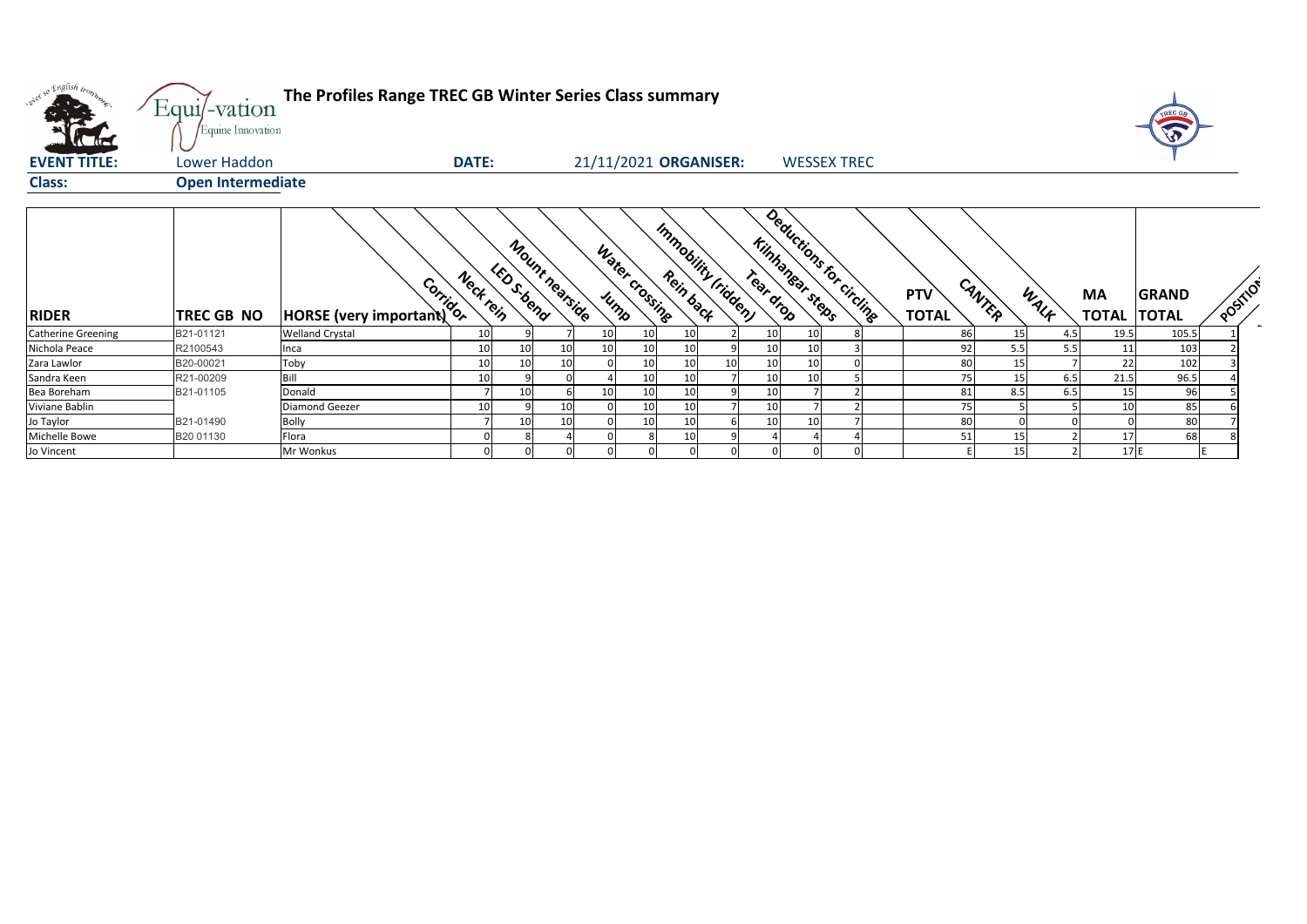

| <b>RIDER</b>              | <b>TREC GB NO</b> | <b>HORSE</b> (very important) | Rein back<br>Water | reat drop       |    | Kilnhangar steps | Immobility (ridden) | $\mathcal{A}_{\mathcal{A}}$<br>Jump | <b>ib<sub>ency</sub></b> |                 | Deductions for circlinge | <b>PTV</b><br><b>TOTAL</b> | CANTEP          | WALF             | <b>MA</b><br><b>TOTAL</b> | <b>GRAND</b><br><b>ITOTAL</b> | <b>POSITI</b> |
|---------------------------|-------------------|-------------------------------|--------------------|-----------------|----|------------------|---------------------|-------------------------------------|--------------------------|-----------------|--------------------------|----------------------------|-----------------|------------------|---------------------------|-------------------------------|---------------|
| <b>Catherine Greening</b> | B21-01121         | <b>Welland Crystal</b>        | 10                 |                 | 10 |                  |                     |                                     | 10                       |                 |                          |                            |                 |                  | 19.5                      | 115.5                         |               |
| Jo Vincent                |                   | Mr Wonkus                     | 10                 |                 | 10 |                  |                     |                                     |                          | 10              |                          |                            |                 |                  | 16.5                      | 109.5                         |               |
| Zara Lawlor               | B20-00021         | Toby                          | 10                 |                 | 10 | ᅭ                |                     |                                     |                          | 10 <sub>1</sub> |                          | 87                         |                 | 6.5              | 21.5                      | 108.5                         |               |
| Nichola Peace             | R2100543          | Inca                          | 10                 | 10 <sup>1</sup> | 10 |                  |                     |                                     | 10<br>⊥∪                 | 10              | 10                       | 91                         | 10.5            | 6.5              |                           | 108                           |               |
| Yvonne Allen              |                   | <b>Diamond Geezer</b>         | 10                 |                 |    |                  |                     |                                     | 10 <sup>1</sup>          | 10 <sub>l</sub> | 10                       | 80                         | 15 <sup>1</sup> | 7.5 <sub>1</sub> | 22.5                      | 102.5                         |               |
| Jo Taylor                 | B21-01490         | <b>Bolly</b>                  |                    |                 |    |                  |                     |                                     |                          |                 |                          |                            |                 |                  |                           |                               |               |

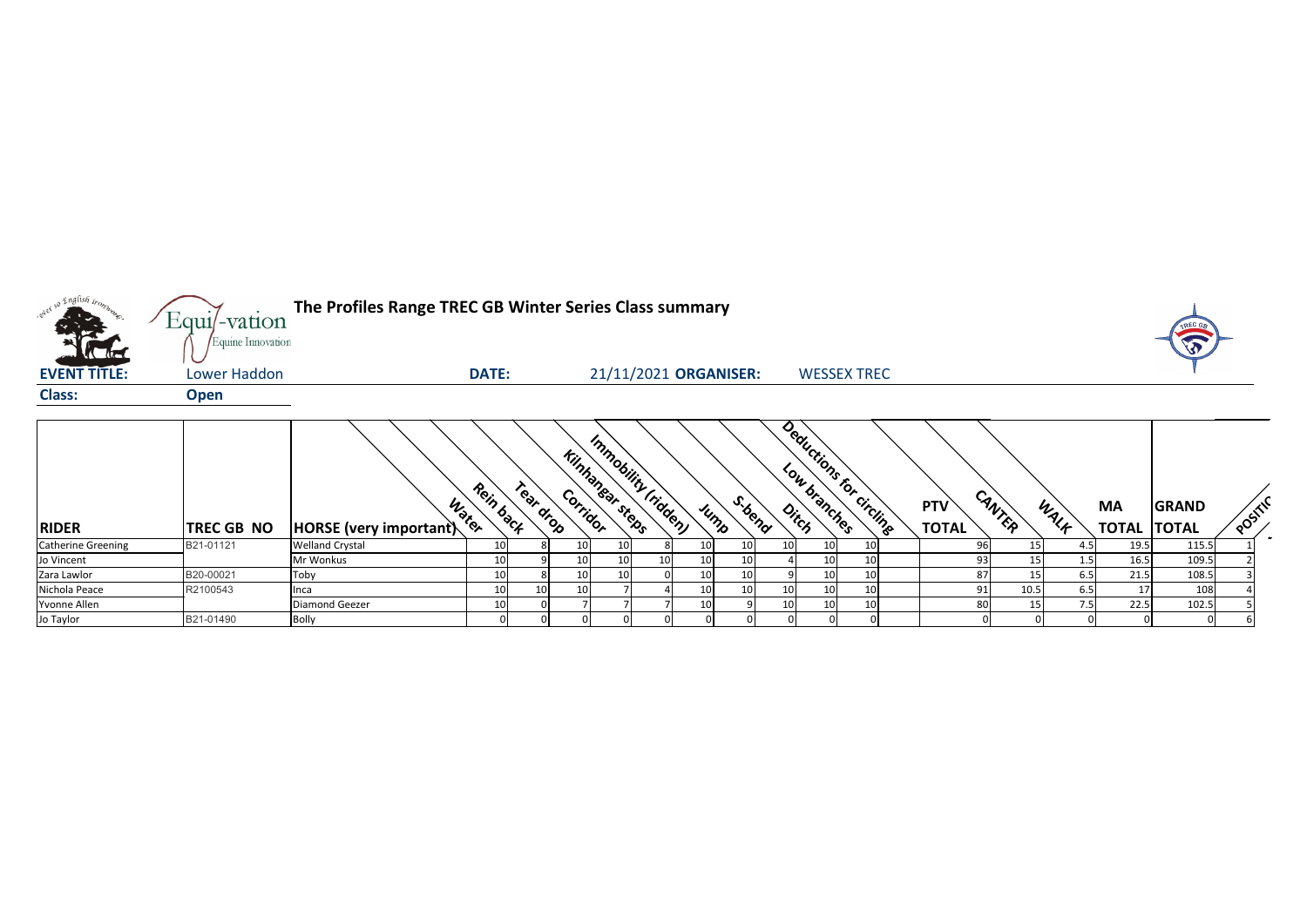

## **TREC GB Winter Series Class summary**



| <b>EVENT TITLE:</b>  | Lower Haddon      |                                                 | <b>DATE:</b> |            |                            |    |                 |      | 21/11/2021 ORGANISER:              |                               | <b>WESSEX TREC</b>      |                            |        |      |                                 |              |    |
|----------------------|-------------------|-------------------------------------------------|--------------|------------|----------------------------|----|-----------------|------|------------------------------------|-------------------------------|-------------------------|----------------------------|--------|------|---------------------------------|--------------|----|
| <b>Class:</b>        | <b>In Hand</b>    |                                                 |              |            |                            |    |                 |      |                                    |                               |                         |                            |        |      |                                 |              |    |
| <b>RIDER</b>         | <b>TREC GB NO</b> | Water Crossing<br><b>HORSE</b> (very important) | Rein back    | Carry nage | Arena inmobility (In Handy |    |                 | JUMP | S.bend<br>$\phi_{\dot{r}_{\rm C}}$ | Kinhanear steps<br>Low branch | Deductions for circling | <b>PTV</b><br><b>TOTAL</b> | CANTER | WALK | <b>MA</b><br><b>TOTAL TOTAL</b> | <b>GRAND</b> | ັດ |
| Zara Lawlor          |                   | Toby                                            |              |            | 10I                        |    | 10 <sub>l</sub> |      | 10                                 |                               |                         | 92                         |        |      |                                 | 92           |    |
| Caroline Pitt        |                   | Calico                                          |              |            | 10 <sup>1</sup>            |    | 10              | 10   | 10                                 | 10                            | 10                      | 91                         |        |      |                                 | 91           |    |
| Dominique Calton     |                   | Cappagh Fraoch                                  |              |            |                            | 10 | 10              |      |                                    | 10                            |                         | 87                         |        |      |                                 | 87           |    |
| Zara Lawlor          |                   | Nessa                                           |              |            |                            |    | 10              | 10   |                                    | 10                            |                         | 83                         |        |      |                                 | 83           |    |
| Rebecca Cardus       |                   | Spirit                                          |              |            |                            |    | 10              |      |                                    | 10                            | 9                       | 75                         |        |      |                                 | 75           |    |
| Samantha Wise        |                   | Balloo                                          |              |            |                            | 10 |                 |      |                                    |                               | 8                       | 68                         |        |      |                                 | 68           |    |
| Sally Ashwin         |                   | Buttondown Mr Muppet (Mupps)                    |              |            | 10 <sup>1</sup>            |    |                 |      |                                    | 10                            | 6                       | 67                         |        |      |                                 | 67           |    |
| <b>Mary Williams</b> |                   | Frankie                                         |              | 81         |                            |    |                 |      |                                    | 8                             |                         | 61                         |        |      |                                 | 61           |    |